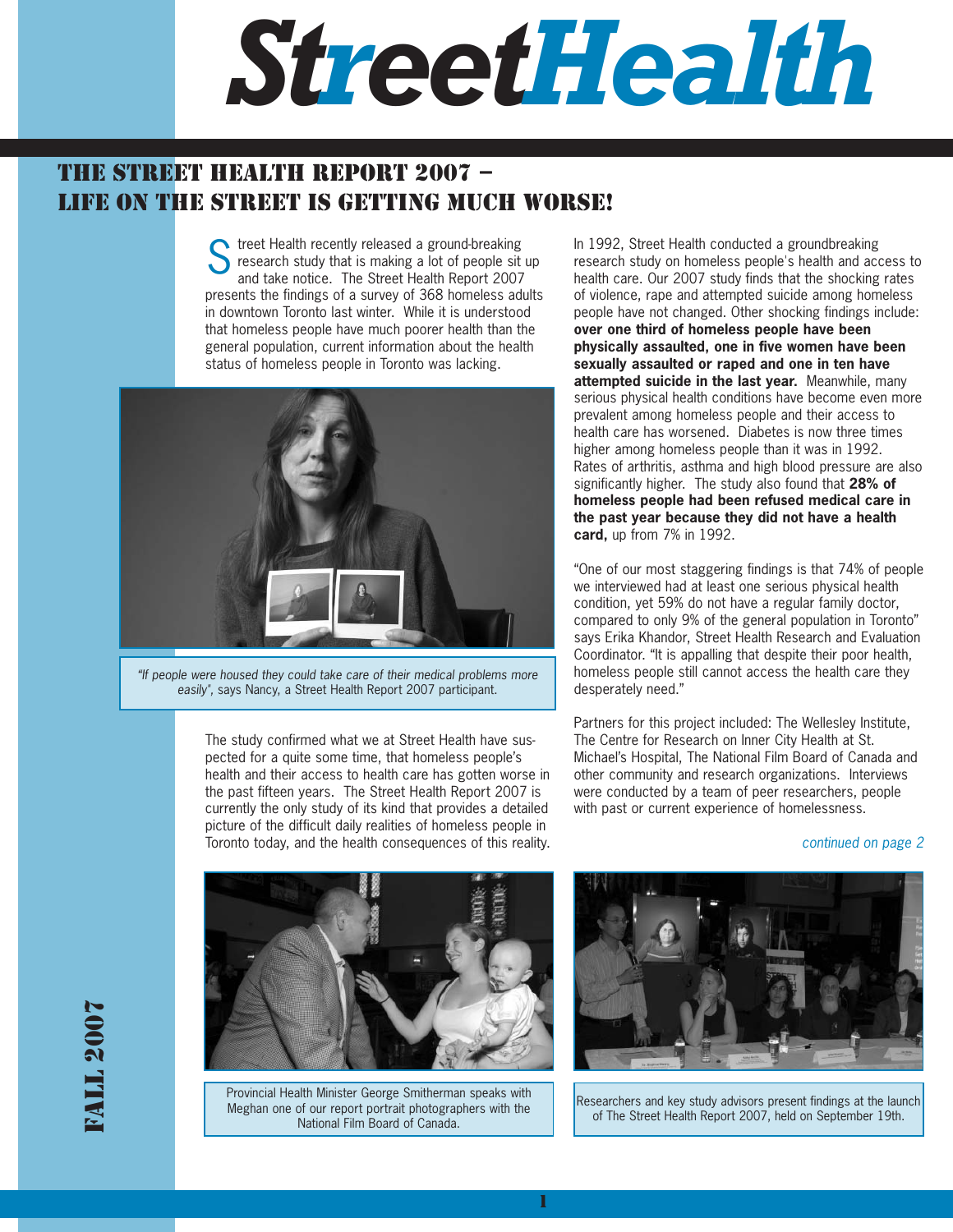## THE 2007 STREET HEALTH REPORT

#### cont. from page 1



**"Our findings show that homelessness is not, on average, a transient short-term crisis, but rather a long-term disastrous economic situation with grave health and social consequences." says Laura Cowan, Street Health Executive Director. "Homelessness today is a stark reflection of the erosion of health and social programs over the past 15 years, and the cost of doing nothing about homelessness."** 

78% of people in the survey said their poverty was keeping them homeless and more than a third reported that they live on less than \$200 a month. People had been homeless an average of 4.7 years.



"Our study makes it clear that we need immediate action to address poverty and inequality, which are the underlying causes

of homelessness," stated Laura Cowan. "For the sake of the health of homeless people, and the health of our city, we simply cannot afford to keep doing nothing about homelessness." The report outlines an action plan consisting of targeted solutions to both immediately improve the health of homeless people and to ultimately end homelessness. Key recommendations call for improvements to people's incomes by increasing social assistance rates and the creation of more affordable and supportive housing. It is our hope that swift and meaningful action will be taken by all levels of government and by organizations that provide services and health care to homeless people.

The full report and summary can be downloaded at www.streethealth.ca. For more information please contact Erika Khandor at: erika@streethealth.ca.

## THE FOLLOWING IS A LETTER WRITTEN TO PAULA, A STREET HEALTH MENTAL HEALTH OUTREACH WORKER, FROM HER CLIENT PETER.

When I returned to Toronto my buddy Robbie told me that he had cancer. Robbie lived " close to where I live in a downtown Toronto rooming house and I went to visit him. Robbie was always clenching his stomach; Robbie was in pain.

I went with him to the doctor's appointments; he was disappointed in the way he was being treated. After one visit, Robbie was given prescription for painkillers only. The doctor offered Robbie a bed at St. Michael's Hospital but Robbie said no. He didn't want to die in the hospital. I told Robbie that I would help him as much as I could. There are really no alternatives for people like me and my friend Robbie who are completely alone and have no income.

Robbie spent the last three months of his life unable to walk. He became depressed and very isolated, except for my visits. He was afraid of dying. I brought him whatever he wanted, usually milk and ice cream.

Welfare tried to cut Robbie off, telling him that he was no longer eligible. I remember going to the welfare office to try and get his social assistance back. Robbie lay down on the floor while he waited to see his worker. They told him that he was not eligible and he

"Street Health nurses are supportive, efficient, polite & courteous".

Street Health Community Caucus Client Satisfaction Survey 2007.

lost his welfare. Welfare recipients do not get the same treatment as people with insurance. They never even offered to operate or give chemotherapy to my friend.

I visited Robbie twice a day, every day. Robbie spent the last week of his life at Toronto Grace Hospital where he died peacefully. I miss my friend and I hope that one day I am not in the same position he  $\frac{1}{10}$  was.  $\frac{1}{2}$ 

"I appreciate the help and guidance".

"Staff is professional".

"Staff are nice and always there".

"The services provide folllow-up and contacts".

"Nurses make me feel stable and functioning".

"I have increased trust when on the street because of the nurses".

(As reported in the) Street Health Community Caucus Client Satisfaction Survey 2007.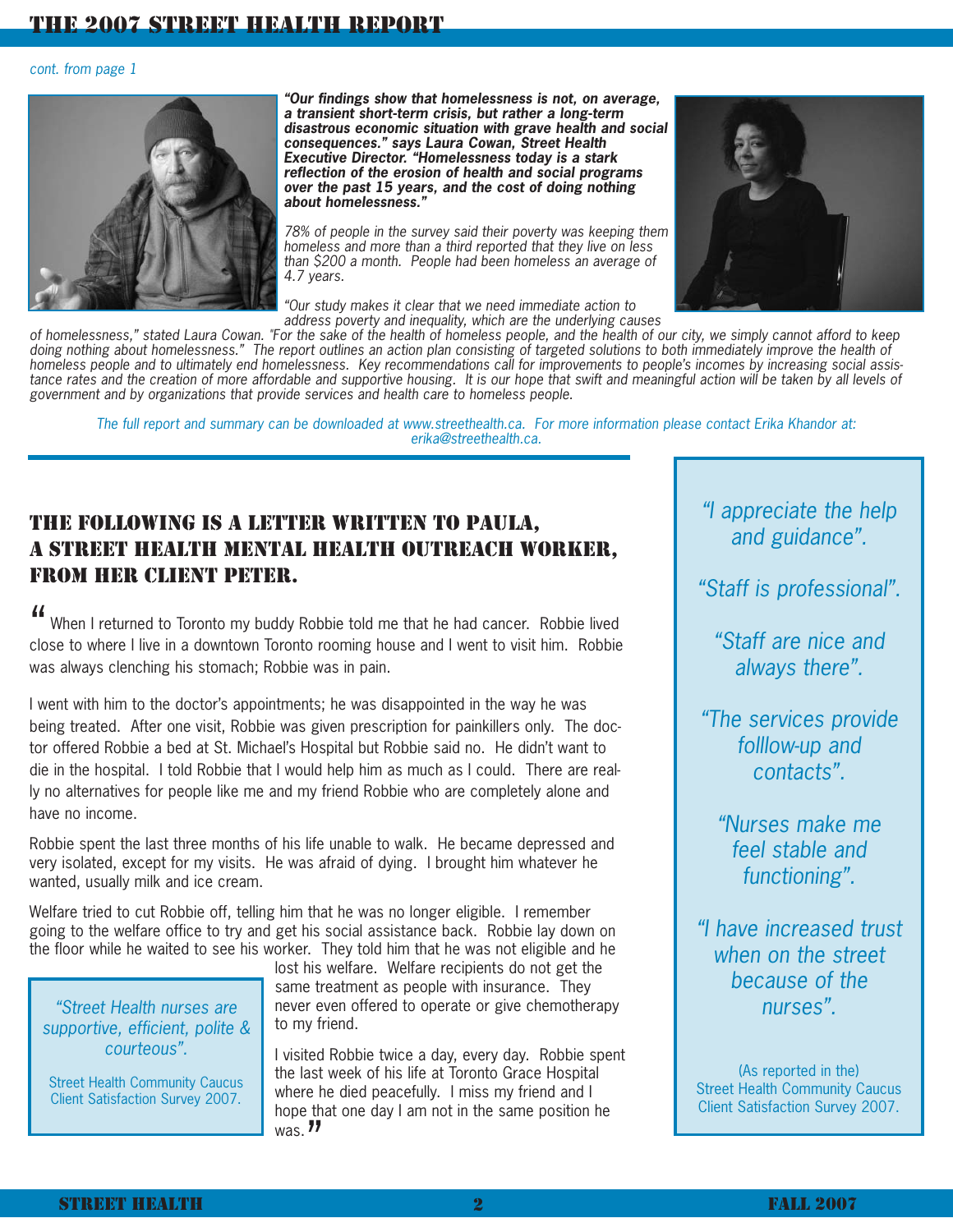This year's Annual Street Health Fundraiser took a trip to the East Coast, with our East Coast Kitchen Party theme!

This year's Street Health Fundraiser was held at the Steam Whistle Brewing Company and incorporated the unique charm of an authentic East Coast celebration. The event was hosted by Enza



Party-goers danced up a storm to the sounds of authentic East Coast performers Willis and Vern, at our annual fundraising event held September 18th, 2007

Supermodel and Tim Bolen. Party-goers enjoyed a succulent raw oyster bar, a delicious barbeque, and several sweet and savoury hors d'oeuvres. Authentic down-homers, **Willis and Vern** entertained the crowd all night with a variety of lively "jigs and reels". These two Newfoundlanders put on a fabulous show and got everyone's feet tapping.

A silent art auction, raffle, and dance lessons were just some of the additional attractions available to guests. Step-dancer Meghan Bold amazed everyone with her fast and fancy foot-



Street Health mental health outreach worker Fiona Husband, takes a break from selling raffle tickets to pose for pictures with a friend.

work. ArtTrend.com provided a number of stunning original art pieces for the auction.

The event raised over \$20,000.00 for the Street Health nursing outreach programs. Thank you so much for attending and showing your support for Street Health. A special thank you to all of our sponsors, staff and volunteers who made the night such a success.

# THANK YOU TO OUR EVENT SPONSORS:



- D'Vine Wine
- Loblaws Inc.
- Rich Tree Market Restaurant
- Eatertainment Catering
- Universal Music
- Warner Music
- The Toronto Star
- Siegfried's Restaurant
- Marigolds & Onions Catering
- Rogers Inc.
- Bold Steps Dance Studio

## STREET HEALTH WANTS YOU!

Interested in event planning? Street Health is currently looking for volunteers to work on the Fundraising Event Planning Committee. The Committee meets approximately once per month, and every-other-week during the two months prior to the event. If you are a motivated, energetic individual and would like to be part of this committee, please contact our development manager at Amanda@streethealth.ca.

# VOLUNTEER NURSE PLANS TO CLIMB MOUNT KILIMANJARO!

Street Health volunteer nurse, Elizabeth Del'Bello is planning to climb Mount Kilimanjaro in support of the nursing team! She and a friend will be leaving Canada on January 18th, 2008 for their adventure. This ambitious and determined nurse has financed the entire trip from her own pocket, so all contributions to her efforts will go directly to Street Health. Pledges and donations can be made through our office. Please call 416 921 8668 x229 or visit our web site at www.streethealth.ca if you would like to support Elizabeth and Street Health. Tax receipts will be provided for all donations.

Way to go, Elizabeth!

88% of clients report being VERY SATISFIED with our Nursing Program.

Street Health Community Caucus Client Satisfaction Survey 2007.